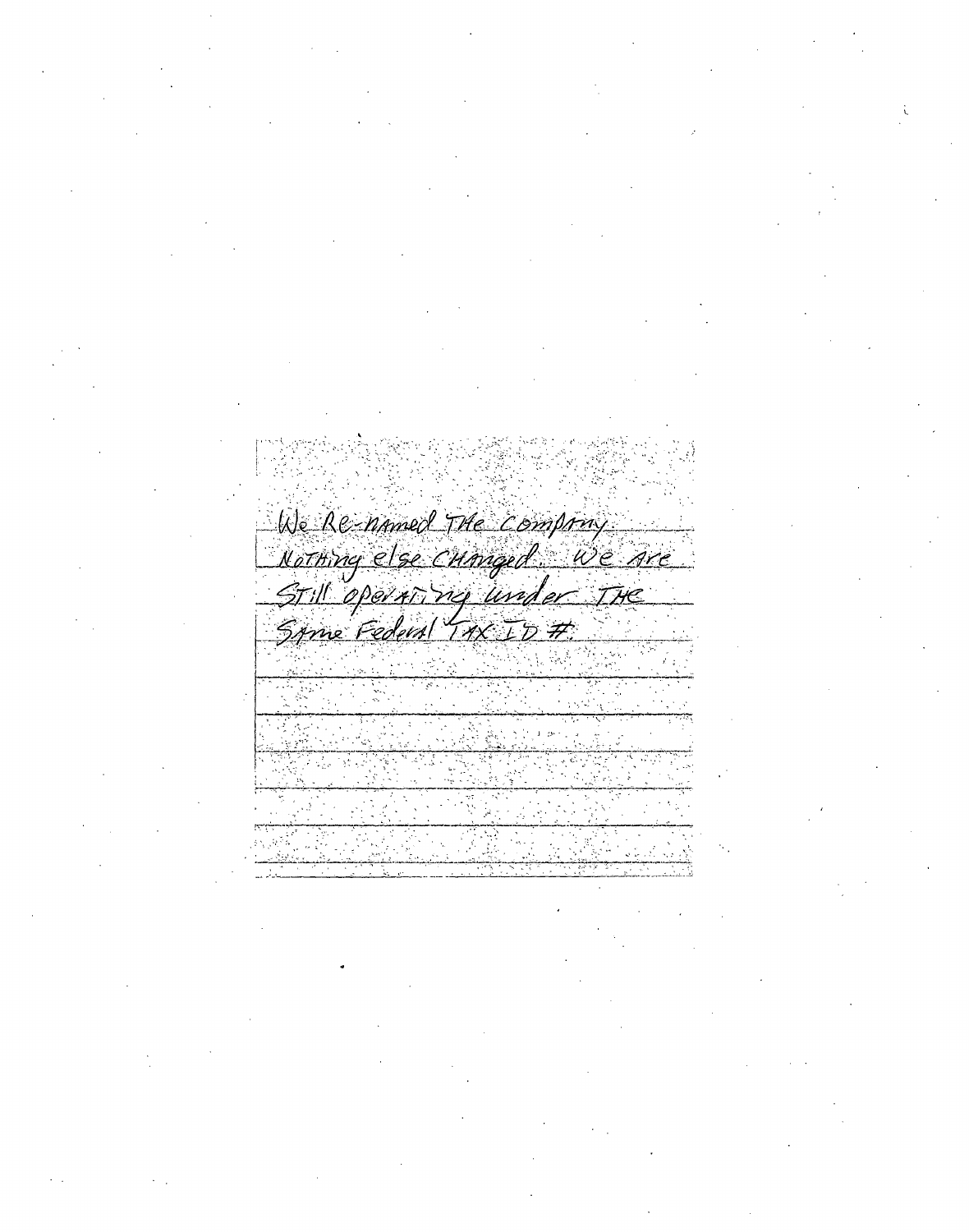

GL-709448-24 01/22/2019 {JzG~J SECTION 1

**NRC FORM 664** 

(04 - 2018) 10 CFR 31.5

# **GENERAL LICENSEE REGISTRATION**

#### **APPROVED BY 0MB: NO. 3150-0198 0MB EXPIRATION DATE: 02/28/2019**

**U.S. NUCLEAR REGULARTORY COMMISSION** 

PAGE 1 of 2

Estimated burden per response to comply with this mandatory collection request 20 minutes. NRG will use this informationto track-general licencees and their devices to ·ensure a higher level of device accountability. Send comments regarding burden estimate to the FOIA, Privacy, and Information Collection B'ranch (T-5 F53), U.S. Nuclear Regulatory Commission, Washington, DC 205555-0001, or by internet e-mail to lnfocollects. Resource@nrc.gov, and to the DeskOfficer, Office of Information and Regulatory Affairs, NEOB-10202, (3150-0198), Office of Management and Budget, Washington, DC 20503. If a means used to impose an information collection does not display a currently valid 0MB control number, the NRG may not conduct or sponsor, and a person is not required to respond to, the information collection.

**Complete all six sections of this registration form. If any of the preprinted information is incorrect, provide the changes in the applicable boxes. USE CAPITAL LETTERS.** 

# **SECTION 1** - **GENERAL LICENSEE INFORMATION**

**General License Registration Number**  <sup>0</sup>**Gt-709448-24** ·,

**Enter the company name and the street address for the physical location of use for your device(s). For portable devices, specify the primary storage location. Do not use P .0. Boxes.** 

| Company Name: 4 HHMHN CORP                                                              |                                     |  |  |  |  |  |  |  |
|-----------------------------------------------------------------------------------------|-------------------------------------|--|--|--|--|--|--|--|
| A                                                                                       | O<br>C<br>$\mathcal{X}^{\times}$ in |  |  |  |  |  |  |  |
| Department:                                                                             |                                     |  |  |  |  |  |  |  |
|                                                                                         |                                     |  |  |  |  |  |  |  |
| Address Line 1:                                                                         | 4601 CASCADE ROAD                   |  |  |  |  |  |  |  |
|                                                                                         |                                     |  |  |  |  |  |  |  |
| Address Line 2:                                                                         |                                     |  |  |  |  |  |  |  |
|                                                                                         |                                     |  |  |  |  |  |  |  |
| <b>EMMETT</b><br>City:                                                                  |                                     |  |  |  |  |  |  |  |
|                                                                                         |                                     |  |  |  |  |  |  |  |
| State: ID                                                                               | Zip Code: 836179719                 |  |  |  |  |  |  |  |
| For NRC Use Only<br>Category:<br>(Do not write here)<br>Packet Receipt Date (MMDDYYYY): |                                     |  |  |  |  |  |  |  |
|                                                                                         | <b>Accession Number:</b>            |  |  |  |  |  |  |  |



 $\blacktriangle$ 

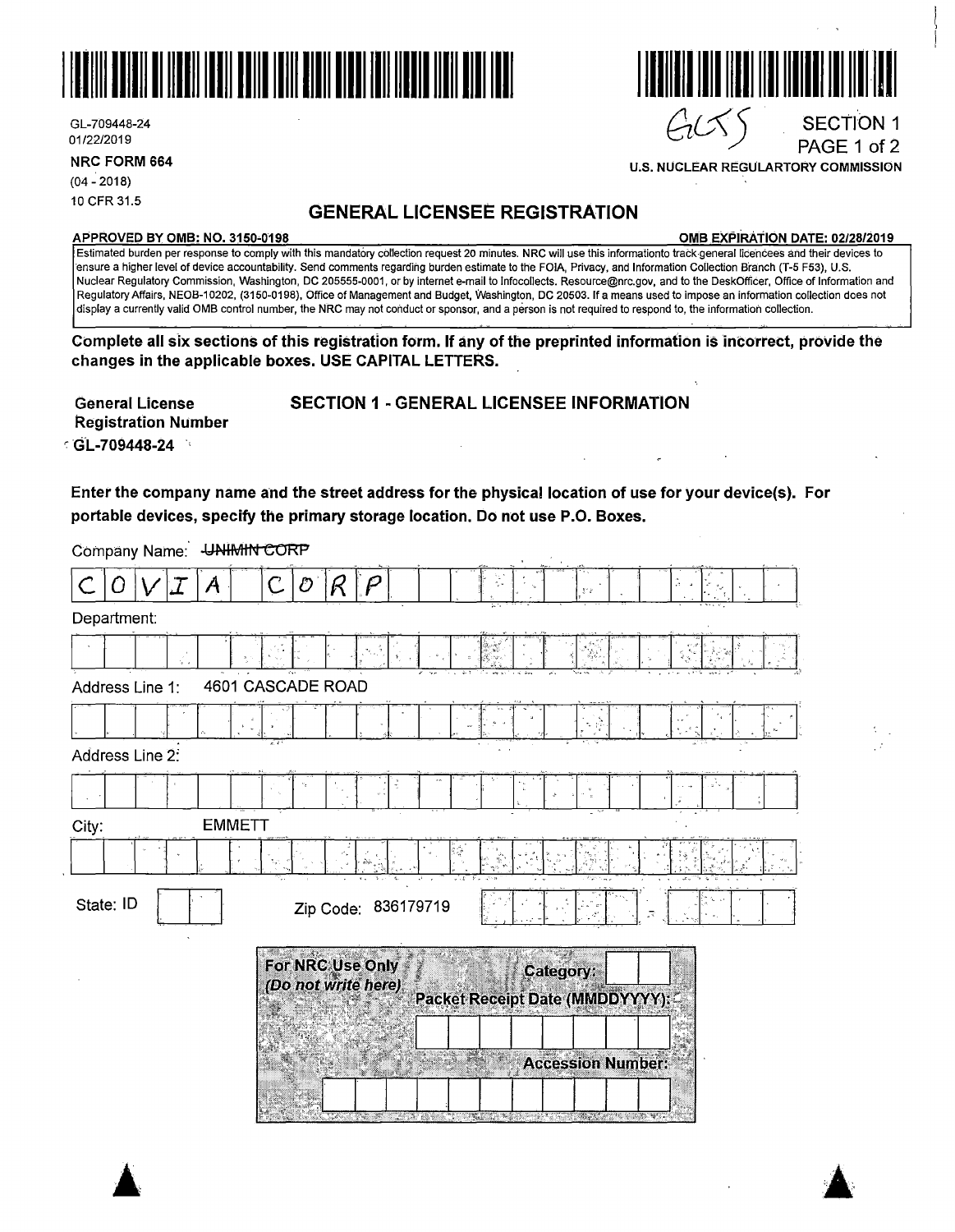





**SECTION 1** PAGE 2 of 2

# **SECTION 1 - GENERAL LICENSEE INFORMATION (Continued)**

Enter the name, telephone number and title of the person who is the responsible individual for the device(s).  $\epsilon_j = \ell_j$ 

| Last Name: BEST                                                                         |                                                   |
|-----------------------------------------------------------------------------------------|---------------------------------------------------|
| ູ້ນ<br>ອື່ນຜ່<br>ອື <sup>່ງ</sup> ທາ<br>્રી સુર<br>પુરુષ                                |                                                   |
| First Name: MARK                                                                        | Middle Initial:                                   |
|                                                                                         |                                                   |
| <b>Business Telephone Number:</b><br>(208) 365-7153                                     | Extension:                                        |
|                                                                                         | Þ                                                 |
| Title:<br><b>CURRENT SAFETY OFFICER</b>                                                 |                                                   |
| 鬣                                                                                       |                                                   |
|                                                                                         |                                                   |
| Enter the mailing address where correspondence regarding your device(s) should be sent. |                                                   |
| <b>MARK BEST</b><br>Department:                                                         |                                                   |
|                                                                                         |                                                   |
| 4601 CASCADE ROAD<br>Address Line 1:                                                    |                                                   |
|                                                                                         |                                                   |
| Address Line 2:                                                                         |                                                   |
| $\mathcal{S}$<br>N,                                                                     |                                                   |
| City:<br><b>EMMETT</b>                                                                  |                                                   |
|                                                                                         |                                                   |
| S.<br>lera×                                                                             |                                                   |
| Zip Code: 836179719<br>State: ID<br>P                                                   |                                                   |
| <b>Contract Contract</b>                                                                |                                                   |
|                                                                                         |                                                   |
|                                                                                         |                                                   |
|                                                                                         |                                                   |
|                                                                                         | $\mathbf{v}(\mathbf{u}) = \mathbf{u}(\mathbf{u})$ |
| $\mathcal{O}(\mathcal{O}(\log n))$ .                                                    |                                                   |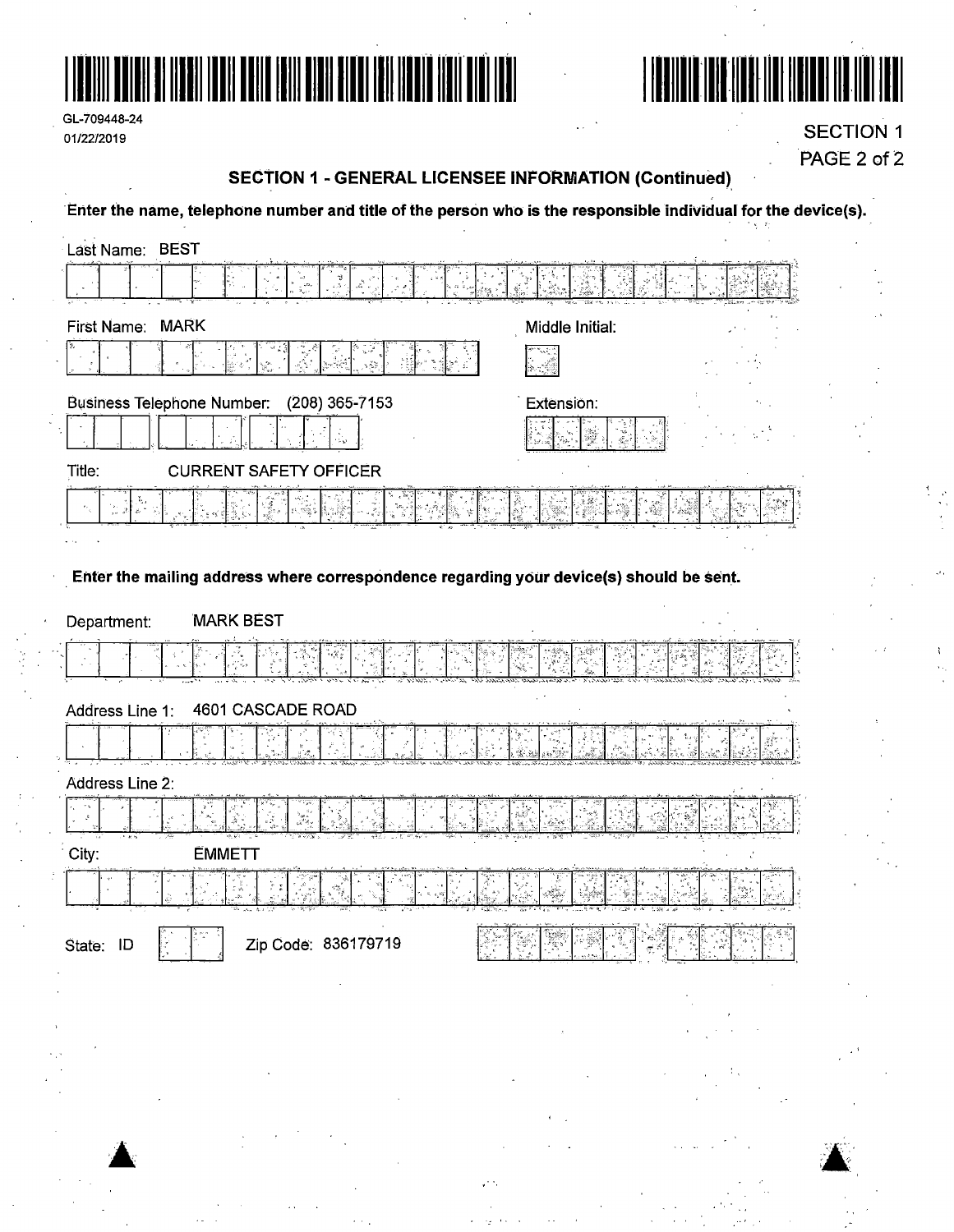| GL-709448-24<br>01/22/2019<br>Our records indicate that you have these devices. Please updtae the information as necessary.<br><b>NRC Device Key</b><br>Distributor/Dustributed By:<br>L01105<br>Distributor License Number: | <b>SECTION 2 - DEVICES SUBJECT TO REGISTRATION</b><br>648009<br>(Internal Control Number)<br>Thermo Process Instruments, L.P |                                                           | SECTION 2<br>PAGE 1 of 4 |
|------------------------------------------------------------------------------------------------------------------------------------------------------------------------------------------------------------------------------|------------------------------------------------------------------------------------------------------------------------------|-----------------------------------------------------------|--------------------------|
|                                                                                                                                                                                                                              |                                                                                                                              |                                                           |                          |
|                                                                                                                                                                                                                              |                                                                                                                              |                                                           |                          |
|                                                                                                                                                                                                                              |                                                                                                                              |                                                           |                          |
|                                                                                                                                                                                                                              |                                                                                                                              |                                                           |                          |
|                                                                                                                                                                                                                              |                                                                                                                              |                                                           |                          |
|                                                                                                                                                                                                                              |                                                                                                                              |                                                           |                          |
|                                                                                                                                                                                                                              | 일 (영)<br>사건<br>정책                                                                                                            |                                                           |                          |
| Manufacturer name:                                                                                                                                                                                                           | TN TECHNOLOGIES, INC.                                                                                                        |                                                           |                          |
|                                                                                                                                                                                                                              | ٦.,                                                                                                                          |                                                           |                          |
| Device Model (Not Source Model): 5201                                                                                                                                                                                        |                                                                                                                              |                                                           |                          |
|                                                                                                                                                                                                                              |                                                                                                                              |                                                           |                          |
|                                                                                                                                                                                                                              |                                                                                                                              |                                                           |                          |
| Device Serial Number:<br><b>B1460</b>                                                                                                                                                                                        |                                                                                                                              |                                                           |                          |
|                                                                                                                                                                                                                              |                                                                                                                              |                                                           |                          |
| 07/15/1993<br>Transfer Date:                                                                                                                                                                                                 |                                                                                                                              |                                                           |                          |
|                                                                                                                                                                                                                              |                                                                                                                              | Not in possession of device (Also<br>complete Section 4.) |                          |
| التوا                                                                                                                                                                                                                        | 3.                                                                                                                           |                                                           |                          |
| <b>YYYY</b><br>MM<br><b>DD</b>                                                                                                                                                                                               |                                                                                                                              |                                                           |                          |
| Isotope (e.g. AM241)                                                                                                                                                                                                         | Activity (e.g. 1005)                                                                                                         |                                                           | Unit (e.g. mCi)          |
| <b>CS137</b>                                                                                                                                                                                                                 | 100                                                                                                                          | mCi                                                       |                          |
|                                                                                                                                                                                                                              |                                                                                                                              |                                                           |                          |
| 2                                                                                                                                                                                                                            |                                                                                                                              |                                                           |                          |
|                                                                                                                                                                                                                              |                                                                                                                              |                                                           |                          |
| 3                                                                                                                                                                                                                            |                                                                                                                              |                                                           |                          |
|                                                                                                                                                                                                                              |                                                                                                                              |                                                           |                          |
| 4.                                                                                                                                                                                                                           |                                                                                                                              |                                                           |                          |
|                                                                                                                                                                                                                              |                                                                                                                              |                                                           |                          |
| $\vec{5} \cdot$                                                                                                                                                                                                              |                                                                                                                              |                                                           |                          |
|                                                                                                                                                                                                                              |                                                                                                                              |                                                           |                          |
|                                                                                                                                                                                                                              |                                                                                                                              |                                                           |                          |
|                                                                                                                                                                                                                              |                                                                                                                              |                                                           |                          |
|                                                                                                                                                                                                                              |                                                                                                                              |                                                           |                          |
|                                                                                                                                                                                                                              |                                                                                                                              |                                                           |                          |
|                                                                                                                                                                                                                              |                                                                                                                              |                                                           |                          |
| 6                                                                                                                                                                                                                            |                                                                                                                              |                                                           |                          |

 $\frac{1}{\sqrt{2}}$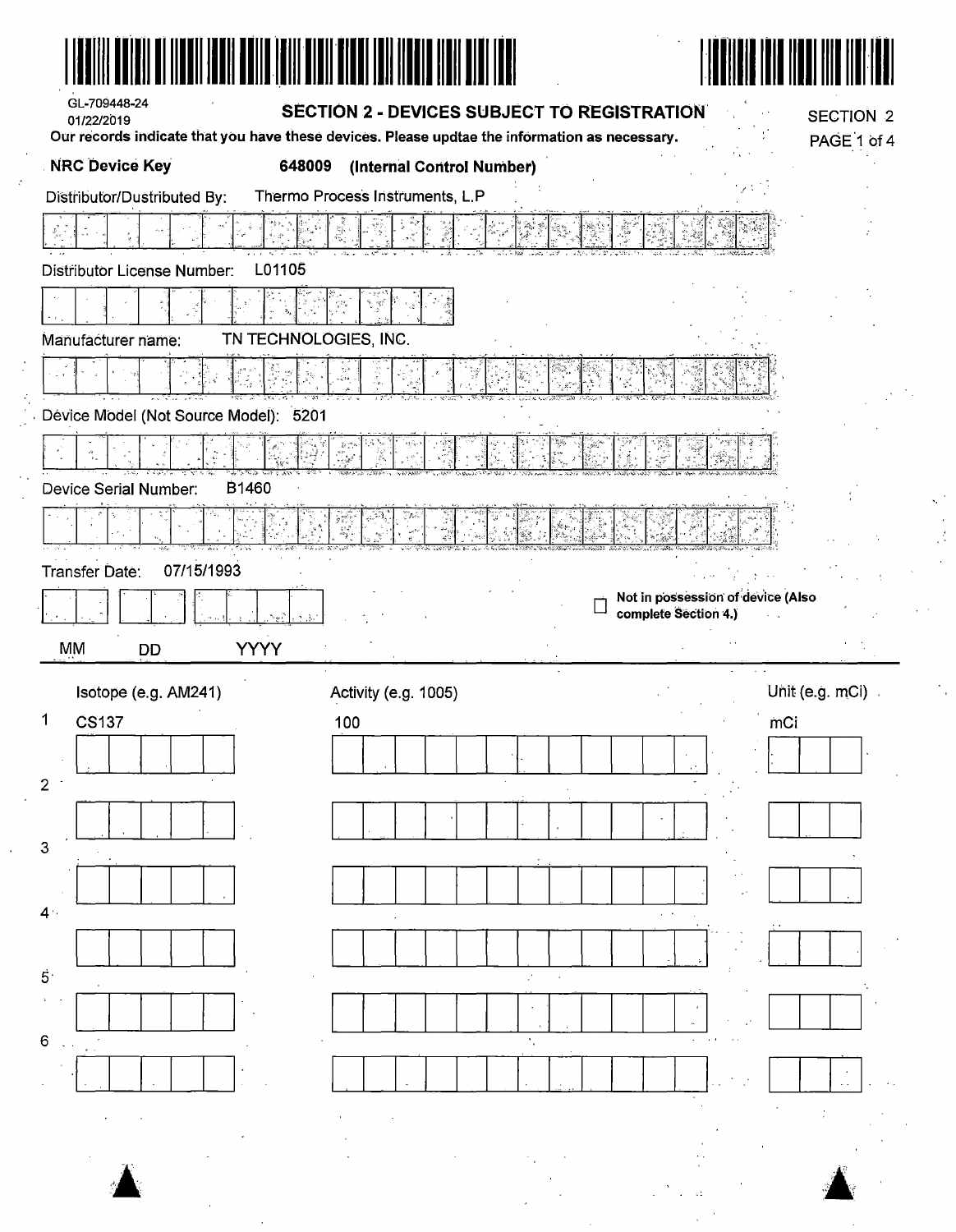| <b>NRC Device Key</b>                                | 648010                | (Internal Control Number)       | Our records indicate that you have these devices. Please updtae the information as necessary. |                                   |     | <b>SECTION 2</b><br>PAGE 2 of 4 |
|------------------------------------------------------|-----------------------|---------------------------------|-----------------------------------------------------------------------------------------------|-----------------------------------|-----|---------------------------------|
| Distributor/Dustributed By:                          |                       | Thermo Process Instruments, L.P |                                                                                               |                                   |     |                                 |
|                                                      |                       |                                 |                                                                                               |                                   |     |                                 |
| <b>Distributor License Number:</b>                   | L01105                |                                 |                                                                                               |                                   |     |                                 |
|                                                      |                       |                                 |                                                                                               |                                   |     |                                 |
| Manufacturer name:                                   | TN TECHNOLOGIES, INC. |                                 |                                                                                               |                                   |     |                                 |
| $\frac{1}{2}$                                        |                       |                                 |                                                                                               |                                   |     |                                 |
| Device Model (Not Source Model): 5201                |                       |                                 |                                                                                               |                                   |     |                                 |
|                                                      |                       |                                 |                                                                                               |                                   |     |                                 |
| Device Serial Number:                                | B1461                 |                                 |                                                                                               |                                   |     |                                 |
| $\mathcal{P}_{\mathcal{I}_2}$                        |                       |                                 |                                                                                               |                                   |     |                                 |
| 07/15/1993<br>Transfer Date:                         |                       |                                 |                                                                                               |                                   |     |                                 |
|                                                      |                       |                                 |                                                                                               | Not in possession of device (Also |     |                                 |
|                                                      |                       |                                 |                                                                                               | complete Section 4.)              |     |                                 |
|                                                      |                       |                                 |                                                                                               |                                   |     |                                 |
| <b>MM</b><br><b>DD</b>                               | <b>YYYY</b>           |                                 | $\sim$                                                                                        |                                   |     |                                 |
| Isotope (e.g. AM241)                                 |                       | Activity (e.g. 1005)            |                                                                                               |                                   |     | Unit (e.g. mCi)                 |
| $\cdot$ CŚ137                                        |                       | 100                             |                                                                                               |                                   | mCi |                                 |
| $\mathbf 1$<br>$\mathbf{2}$                          |                       |                                 |                                                                                               |                                   |     |                                 |
|                                                      |                       |                                 |                                                                                               |                                   |     |                                 |
|                                                      |                       |                                 |                                                                                               |                                   |     |                                 |
|                                                      |                       |                                 |                                                                                               |                                   |     |                                 |
|                                                      |                       |                                 | $\ddot{\phantom{1}}$                                                                          |                                   |     |                                 |
|                                                      |                       |                                 |                                                                                               |                                   |     |                                 |
|                                                      |                       |                                 |                                                                                               |                                   |     |                                 |
|                                                      |                       |                                 |                                                                                               |                                   |     |                                 |
| 3 <sup>°</sup><br>4<br>$\overline{5}$<br>$\mathbf 6$ |                       |                                 |                                                                                               |                                   | г.  |                                 |

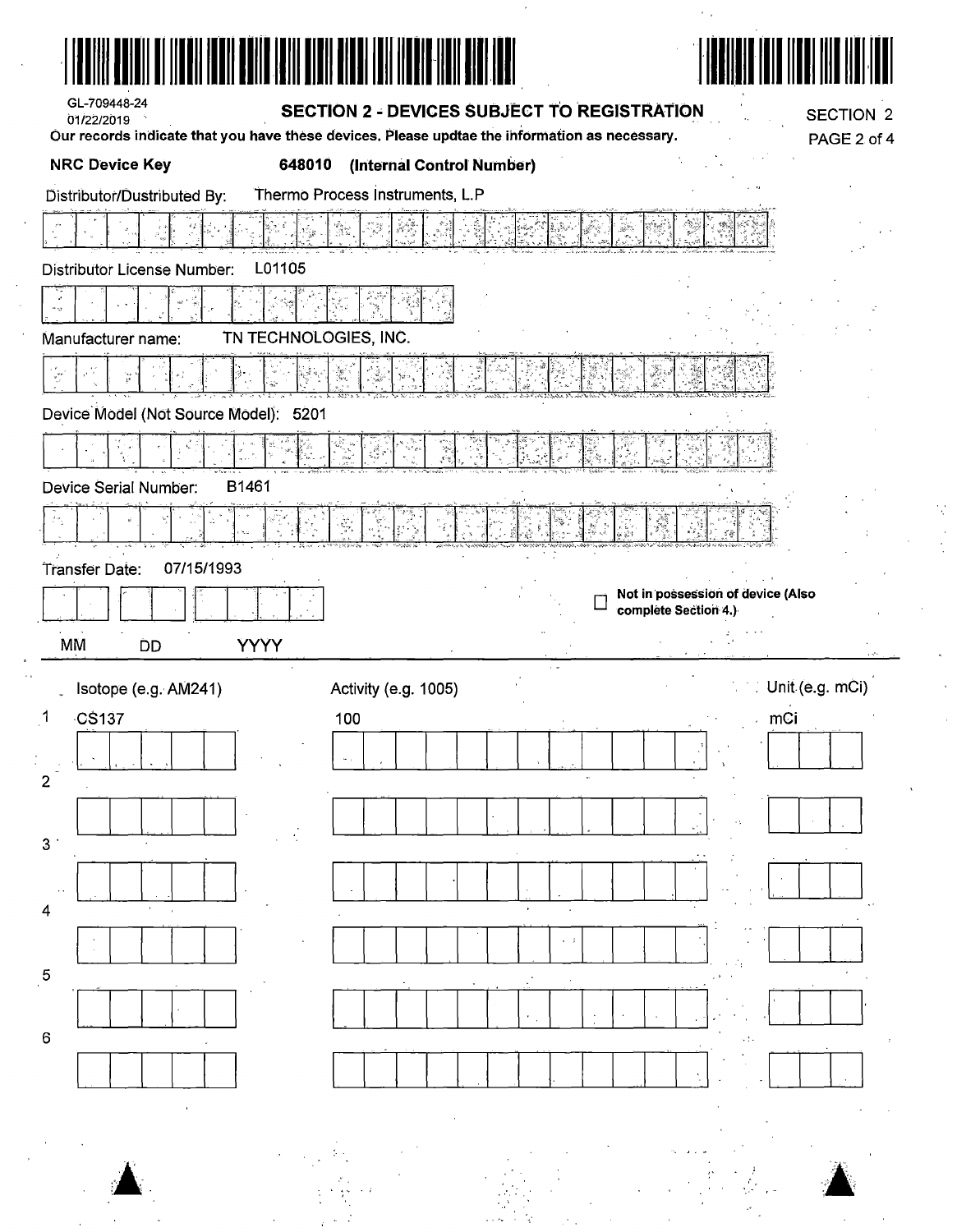| GL-709448-24<br>01/22/2019          |                                                                                               | <b>SECTION 2 - DEVICES SUBJECT TO REGISTRATION</b> |                                   | SECTION 2                |
|-------------------------------------|-----------------------------------------------------------------------------------------------|----------------------------------------------------|-----------------------------------|--------------------------|
|                                     | Our records indicate that you have these devices. Please updtae the information as necessary. |                                                    |                                   | PAGE 3 of 4              |
| <b>NRC Device Key</b>               | 752157<br>(Internal Control Number)                                                           |                                                    |                                   |                          |
| Distributor/Dustributed By:         | Berthold Technologies U.S.A., LLC                                                             |                                                    |                                   |                          |
|                                     |                                                                                               |                                                    |                                   |                          |
| Distributor License Number:         | R-01082-E12                                                                                   |                                                    |                                   |                          |
|                                     |                                                                                               |                                                    |                                   |                          |
| Manufacturer name:                  | BERTHOLD TEHNOLOGIES USA, LLC                                                                 |                                                    |                                   |                          |
|                                     |                                                                                               |                                                    |                                   |                          |
| Device Model (Not Source Model):    | LB 7440D-CR                                                                                   |                                                    |                                   |                          |
|                                     |                                                                                               |                                                    |                                   |                          |
| Device Serial Number:               | 37624-10643                                                                                   |                                                    |                                   |                          |
|                                     |                                                                                               |                                                    |                                   |                          |
| 11/01/2006<br><b>Transfer Date:</b> |                                                                                               |                                                    |                                   |                          |
|                                     |                                                                                               |                                                    | Not in possession of device (Also |                          |
|                                     |                                                                                               |                                                    | complete Section 4.)              |                          |
| MM<br>DD                            | <b>YYYY</b>                                                                                   |                                                    |                                   |                          |
| Isotope (e.g. AM241)                | Activity (e.g. 1005)                                                                          |                                                    |                                   | $\cdots$ Unit (e.g. mCi) |
| CS137                               | 20                                                                                            |                                                    | mCi                               |                          |
|                                     |                                                                                               |                                                    |                                   |                          |
|                                     |                                                                                               |                                                    |                                   |                          |
| $\overline{2}$                      |                                                                                               |                                                    |                                   |                          |
|                                     |                                                                                               |                                                    |                                   |                          |
| 3                                   |                                                                                               |                                                    |                                   |                          |
| 4                                   |                                                                                               |                                                    |                                   |                          |
|                                     |                                                                                               |                                                    |                                   |                          |
| $\overline{5}$                      |                                                                                               |                                                    |                                   |                          |
|                                     |                                                                                               |                                                    |                                   |                          |
| $\mathbf 6$                         |                                                                                               |                                                    |                                   |                          |
|                                     |                                                                                               |                                                    |                                   |                          |
|                                     |                                                                                               |                                                    |                                   |                          |
|                                     |                                                                                               |                                                    |                                   |                          |
|                                     |                                                                                               |                                                    |                                   |                          |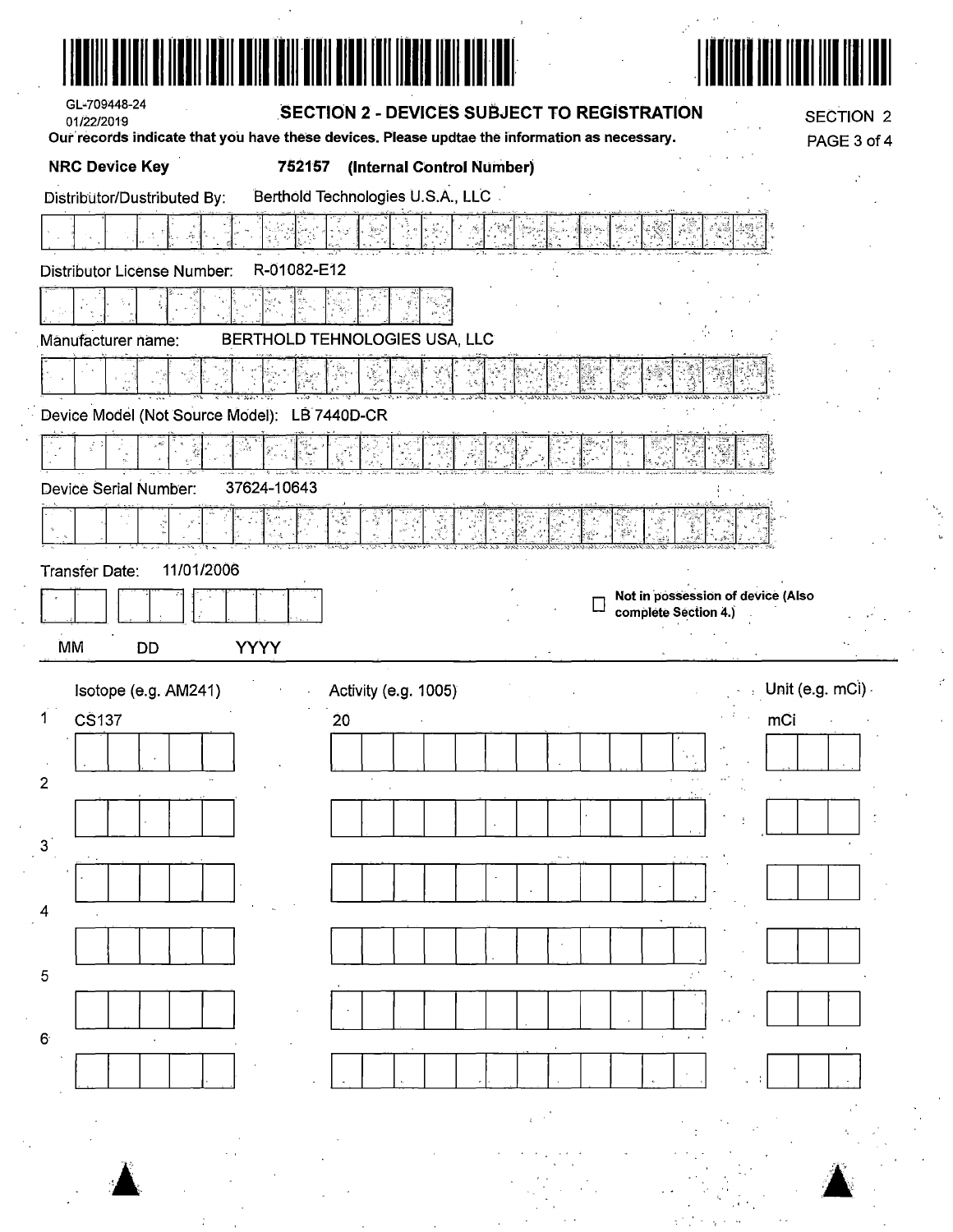|                                              |                               |                                   | Our records indicate that you have these devices. Please updtae the information as necessary. |                                   |     | PAGE 4 of 4     |
|----------------------------------------------|-------------------------------|-----------------------------------|-----------------------------------------------------------------------------------------------|-----------------------------------|-----|-----------------|
| <b>NRC Device Key</b>                        | 752158                        |                                   | (Internal Control Number)                                                                     |                                   |     |                 |
| Distributor/Dustributed By:                  |                               | Berthold Technologies U.S.A., LLC |                                                                                               |                                   |     |                 |
|                                              |                               |                                   |                                                                                               |                                   |     |                 |
| <b>Distributor License Number:</b>           | R-01082-E12                   |                                   |                                                                                               |                                   |     |                 |
|                                              |                               | $,\hat{\mathcal{L}}$ .            |                                                                                               |                                   |     |                 |
| Manufacturer name:                           | BERTHOLD TEHNOLOGIES USA, LLC |                                   |                                                                                               |                                   |     |                 |
|                                              |                               |                                   |                                                                                               |                                   |     |                 |
| Device Model (Not Source Model): LB 7440D-CR |                               |                                   |                                                                                               |                                   |     |                 |
|                                              |                               |                                   |                                                                                               |                                   |     |                 |
| Device Serial Number:                        | 37624-10639                   |                                   |                                                                                               |                                   |     |                 |
| $\omega_{\rm{p}}$                            |                               |                                   |                                                                                               |                                   |     |                 |
| 11/09/2006                                   |                               |                                   |                                                                                               |                                   |     |                 |
| Tränsfer Date:                               |                               |                                   |                                                                                               | Not in possession of device (Also |     |                 |
|                                              |                               |                                   |                                                                                               | complete Section 4.)              |     |                 |
| МM<br><b>DD</b>                              | <b>YYYY</b>                   |                                   |                                                                                               |                                   |     |                 |
|                                              |                               |                                   |                                                                                               |                                   |     |                 |
| Isotope (e.g. AM241)                         |                               | Activity (e.g. 1005)              |                                                                                               |                                   |     | Unit (e.g. mCi) |
| <b>CS137</b>                                 |                               | 20                                |                                                                                               |                                   | mCi |                 |
| $1^{\circ}$                                  |                               |                                   |                                                                                               |                                   |     |                 |
|                                              |                               |                                   |                                                                                               |                                   |     |                 |
|                                              |                               |                                   |                                                                                               |                                   |     |                 |
|                                              |                               |                                   |                                                                                               |                                   |     |                 |
|                                              |                               |                                   |                                                                                               |                                   |     |                 |
|                                              |                               |                                   |                                                                                               |                                   |     |                 |
| 3<br>4<br>$\overline{5}$                     |                               |                                   |                                                                                               |                                   |     |                 |
|                                              |                               |                                   |                                                                                               |                                   |     |                 |
| $6^{\circ}$                                  |                               |                                   |                                                                                               |                                   |     |                 |
|                                              |                               |                                   |                                                                                               |                                   |     |                 |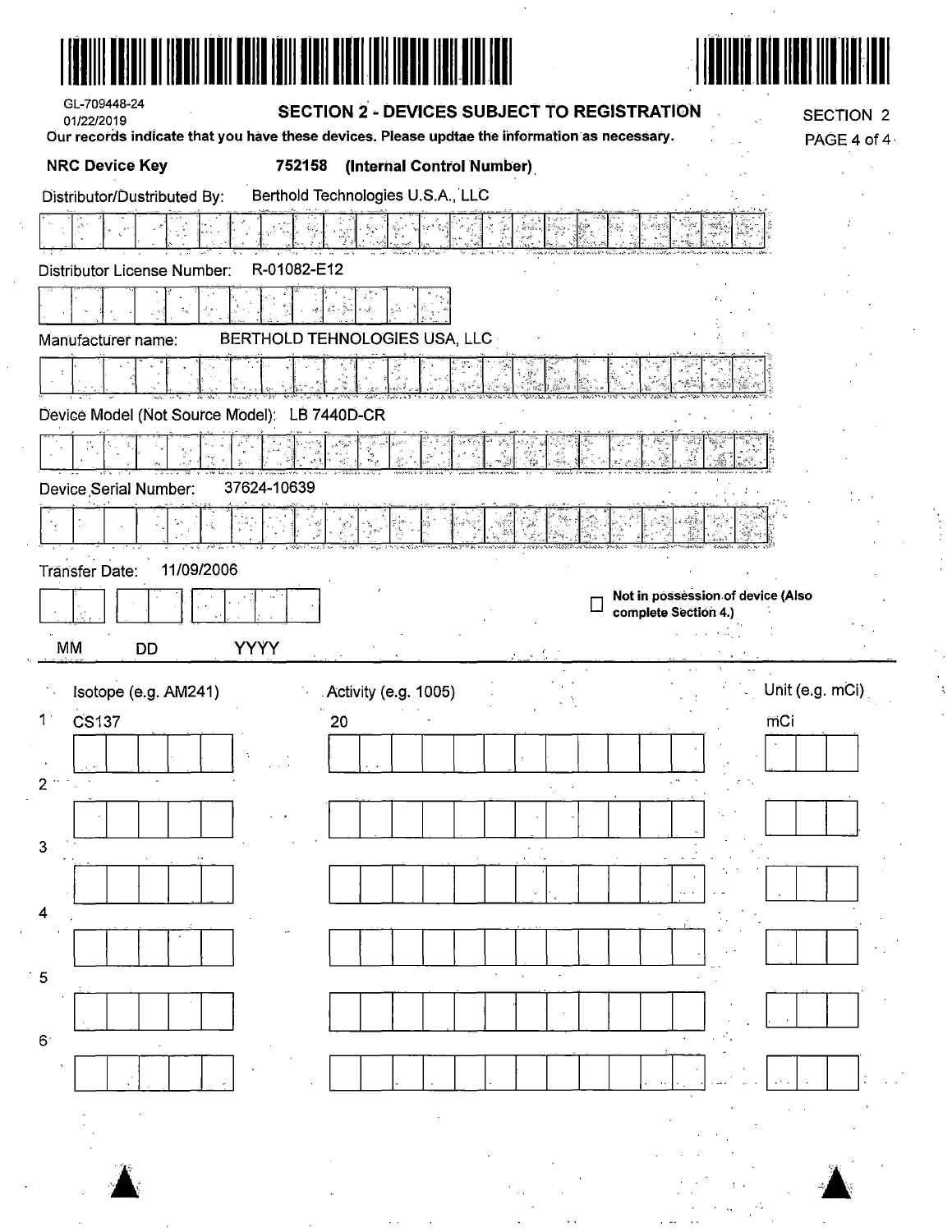



GL-709448-24 01/22/2019

 $\sim$ 

### **SECTION 3 - ADDITIONAL DEVICES SUBJECT TO REGISTRATION**

**SECTION 3** 

|                     |  |                                |                                  |  |         | SECTION 3 - ADDITIONAL DEVICES SUBJECT TO REGISTRATION<br>Provide information about other devices you have that are subject to registration. Do not report specifically licensed devices. |  |  |                      |  |                   |    |                  |  |             | PAGE 1 of 1 |                 |
|---------------------|--|--------------------------------|----------------------------------|--|---------|-------------------------------------------------------------------------------------------------------------------------------------------------------------------------------------------|--|--|----------------------|--|-------------------|----|------------------|--|-------------|-------------|-----------------|
|                     |  | Manufacturer Name              |                                  |  |         |                                                                                                                                                                                           |  |  |                      |  |                   |    |                  |  |             |             |                 |
|                     |  |                                |                                  |  |         |                                                                                                                                                                                           |  |  |                      |  |                   |    |                  |  |             |             |                 |
|                     |  | <b>Initial Transferor Name</b> |                                  |  |         |                                                                                                                                                                                           |  |  |                      |  |                   |    |                  |  |             |             |                 |
|                     |  |                                |                                  |  |         |                                                                                                                                                                                           |  |  |                      |  |                   |    |                  |  |             |             |                 |
|                     |  |                                |                                  |  |         | Initial Transferor License Number (if known)                                                                                                                                              |  |  |                      |  |                   |    |                  |  |             |             |                 |
|                     |  |                                |                                  |  |         |                                                                                                                                                                                           |  |  |                      |  |                   |    |                  |  |             |             |                 |
|                     |  |                                |                                  |  |         | Device Model Number (Not Source Model)                                                                                                                                                    |  |  |                      |  |                   |    |                  |  |             |             |                 |
|                     |  |                                |                                  |  |         |                                                                                                                                                                                           |  |  |                      |  |                   |    |                  |  |             |             |                 |
|                     |  | <b>Device Serial Number</b>    |                                  |  |         |                                                                                                                                                                                           |  |  |                      |  |                   |    |                  |  |             |             |                 |
|                     |  |                                |                                  |  |         |                                                                                                                                                                                           |  |  |                      |  |                   |    |                  |  |             |             |                 |
|                     |  |                                | How acquired and date (e.g.,     |  | $\circ$ | Manufacturer/Initial Transferor listed above                                                                                                                                              |  |  |                      |  |                   |    |                  |  |             |             |                 |
|                     |  |                                | from a distributor/manufacturer, |  | $\circ$ | <b>Other General Licensee</b>                                                                                                                                                             |  |  |                      |  | Date Transferred: |    |                  |  |             |             |                 |
|                     |  |                                | other licensee, other source)?   |  | O       | <b>Other Sources</b>                                                                                                                                                                      |  |  |                      |  |                   | MM | <b>Example</b> 1 |  | <b>YYYY</b> |             |                 |
|                     |  |                                | Isotope (e.g. AM241)             |  |         |                                                                                                                                                                                           |  |  | Activity (e.g. 100). |  |                   |    |                  |  |             |             | Unit (e.g. mCi) |
| 1:                  |  |                                |                                  |  |         |                                                                                                                                                                                           |  |  |                      |  |                   |    |                  |  |             |             |                 |
| 2.                  |  |                                |                                  |  |         |                                                                                                                                                                                           |  |  |                      |  |                   |    |                  |  |             |             |                 |
| 3.                  |  |                                |                                  |  |         |                                                                                                                                                                                           |  |  |                      |  |                   |    |                  |  |             |             |                 |
|                     |  |                                |                                  |  |         |                                                                                                                                                                                           |  |  |                      |  |                   |    |                  |  |             |             |                 |
| 4.                  |  |                                |                                  |  |         |                                                                                                                                                                                           |  |  |                      |  |                   |    |                  |  |             |             |                 |
| 5.1                 |  |                                |                                  |  |         |                                                                                                                                                                                           |  |  |                      |  |                   |    |                  |  |             |             |                 |
| 6.                  |  |                                |                                  |  |         |                                                                                                                                                                                           |  |  |                      |  |                   |    |                  |  |             |             |                 |
| $\overline{?}$ .    |  |                                |                                  |  |         |                                                                                                                                                                                           |  |  |                      |  |                   |    |                  |  |             |             |                 |
| 8 <sup>1</sup>      |  |                                |                                  |  |         |                                                                                                                                                                                           |  |  |                      |  |                   |    |                  |  |             |             |                 |
|                     |  |                                |                                  |  |         |                                                                                                                                                                                           |  |  |                      |  |                   |    |                  |  |             |             |                 |
| $\ddot{\mathbf{g}}$ |  |                                |                                  |  |         |                                                                                                                                                                                           |  |  |                      |  |                   |    |                  |  |             |             |                 |
| 10.                 |  |                                |                                  |  |         |                                                                                                                                                                                           |  |  |                      |  |                   |    |                  |  |             |             |                 |
|                     |  |                                |                                  |  |         |                                                                                                                                                                                           |  |  |                      |  |                   |    |                  |  |             |             |                 |
|                     |  |                                |                                  |  |         |                                                                                                                                                                                           |  |  |                      |  |                   |    |                  |  |             |             |                 |
|                     |  |                                |                                  |  |         |                                                                                                                                                                                           |  |  |                      |  |                   |    |                  |  |             |             |                 |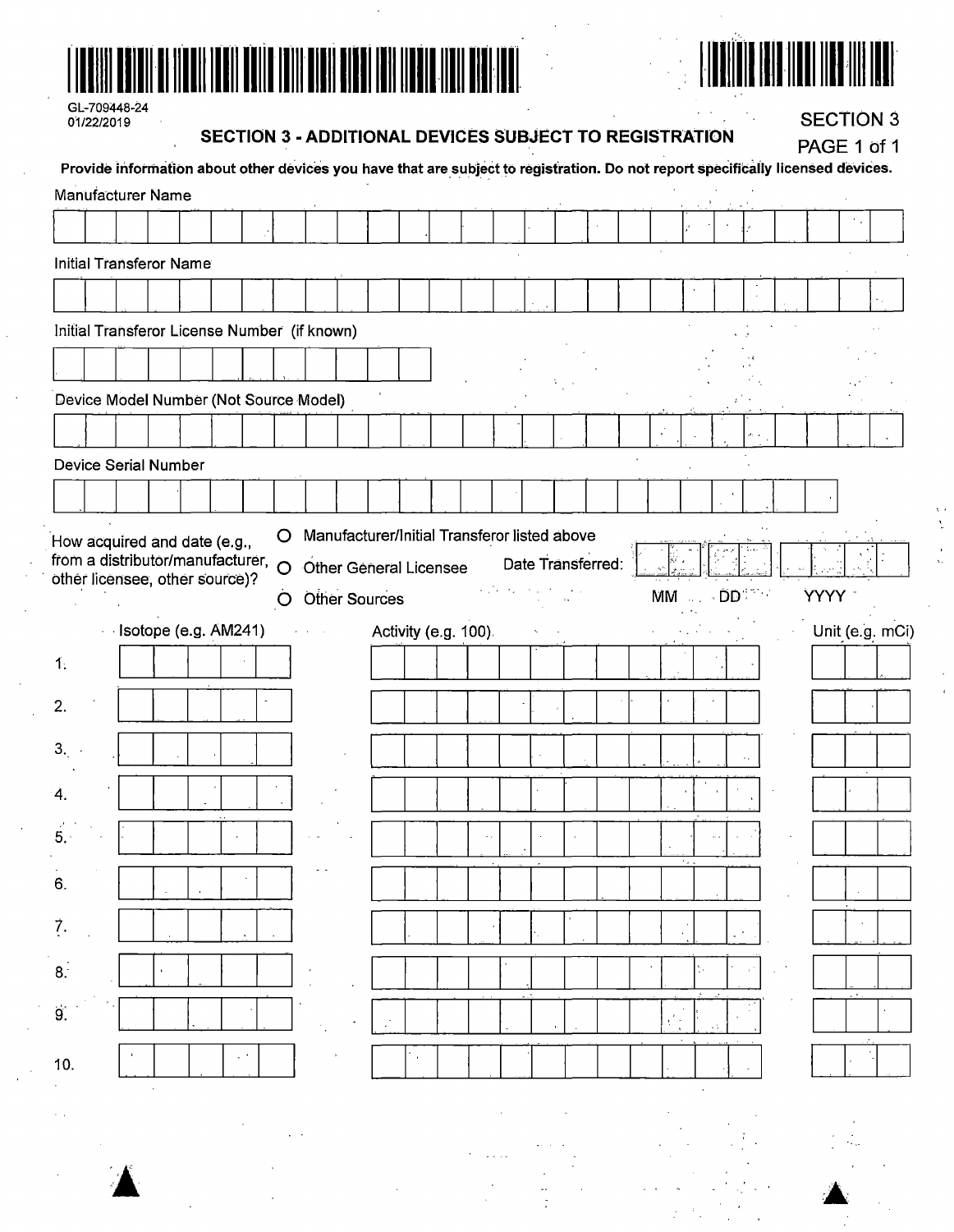



**SECTION 4** 

PAGE 1 of 1

ţ.  $\frac{1}{3}$ 

| UL-105440-2* |  |
|--------------|--|
|              |  |
| 01/22/2019   |  |
|              |  |

SECTION 4 - NOT IN POSSESSION OF DEVICE

Provide information about devices listed in Section 2 or 6, but no longer in your possession.

| Part 1                               |                                                                      | Transfer Date:                                           |                                                                  |
|--------------------------------------|----------------------------------------------------------------------|----------------------------------------------------------|------------------------------------------------------------------|
| NRC Device Key:                      |                                                                      |                                                          |                                                                  |
| (from Section 2 or 6)                |                                                                      | МM<br>DD                                                 | <b>YYYY</b>                                                      |
| Location of the Device:              |                                                                      |                                                          |                                                                  |
|                                      | O Whereabouts Unknown (Complete Part 1 only)                         | O.                                                       | Transferred to another general licensee (Complete Parts 2 and 3) |
| $\circ$                              | Never Possessed the Device (Complete Part 1 only)                    | (Complete Part 2)                                        | O Transferred to a Specific Licensee (Not the manufacturer)      |
| $\circ$                              | Returned to Manufacturer (Complete Part 1 only)                      |                                                          |                                                                  |
| Part <sub>2</sub>                    | License Number of Recipient (if transferred to a specific licensee): |                                                          |                                                                  |
|                                      |                                                                      |                                                          |                                                                  |
| Company Name:                        |                                                                      |                                                          |                                                                  |
|                                      |                                                                      |                                                          |                                                                  |
| Department:                          |                                                                      |                                                          |                                                                  |
|                                      |                                                                      |                                                          |                                                                  |
| Address Line 1:                      |                                                                      |                                                          | - 11<br>$\mathcal{F}^{\mathcal{A}}_{\mathcal{A}}$                |
|                                      |                                                                      |                                                          |                                                                  |
| Address Line 2:                      |                                                                      |                                                          |                                                                  |
|                                      |                                                                      |                                                          |                                                                  |
| City:                                |                                                                      |                                                          |                                                                  |
|                                      |                                                                      |                                                          |                                                                  |
| State:                               | Zip Code:                                                            |                                                          |                                                                  |
|                                      |                                                                      | $\Gamma_{\rm e} \bar{\psi}$ ,<br>dhe e                   |                                                                  |
| Part 3                               | Enter the name of the individual responsibe for this device:         |                                                          |                                                                  |
| Last name:                           |                                                                      |                                                          |                                                                  |
|                                      |                                                                      |                                                          |                                                                  |
| First name:                          |                                                                      |                                                          | Middle Initial:                                                  |
| 77°                                  | $\delta_{\rm S}$<br>្ន                                               | $\begin{bmatrix} \sigma^2 u \\ \sigma^2 u \end{bmatrix}$ |                                                                  |
| <b>Business Telephone</b><br>Number: |                                                                      |                                                          | Extension:<br>ي جو <sup>ل</sup> .                                |
| Title:                               |                                                                      |                                                          | $\mathbf{r}_{\rm eff}$                                           |
| $\lambda$ and $\lambda$              |                                                                      |                                                          | S exis                                                           |
|                                      |                                                                      |                                                          |                                                                  |
|                                      |                                                                      |                                                          |                                                                  |
|                                      |                                                                      |                                                          | УD.                                                              |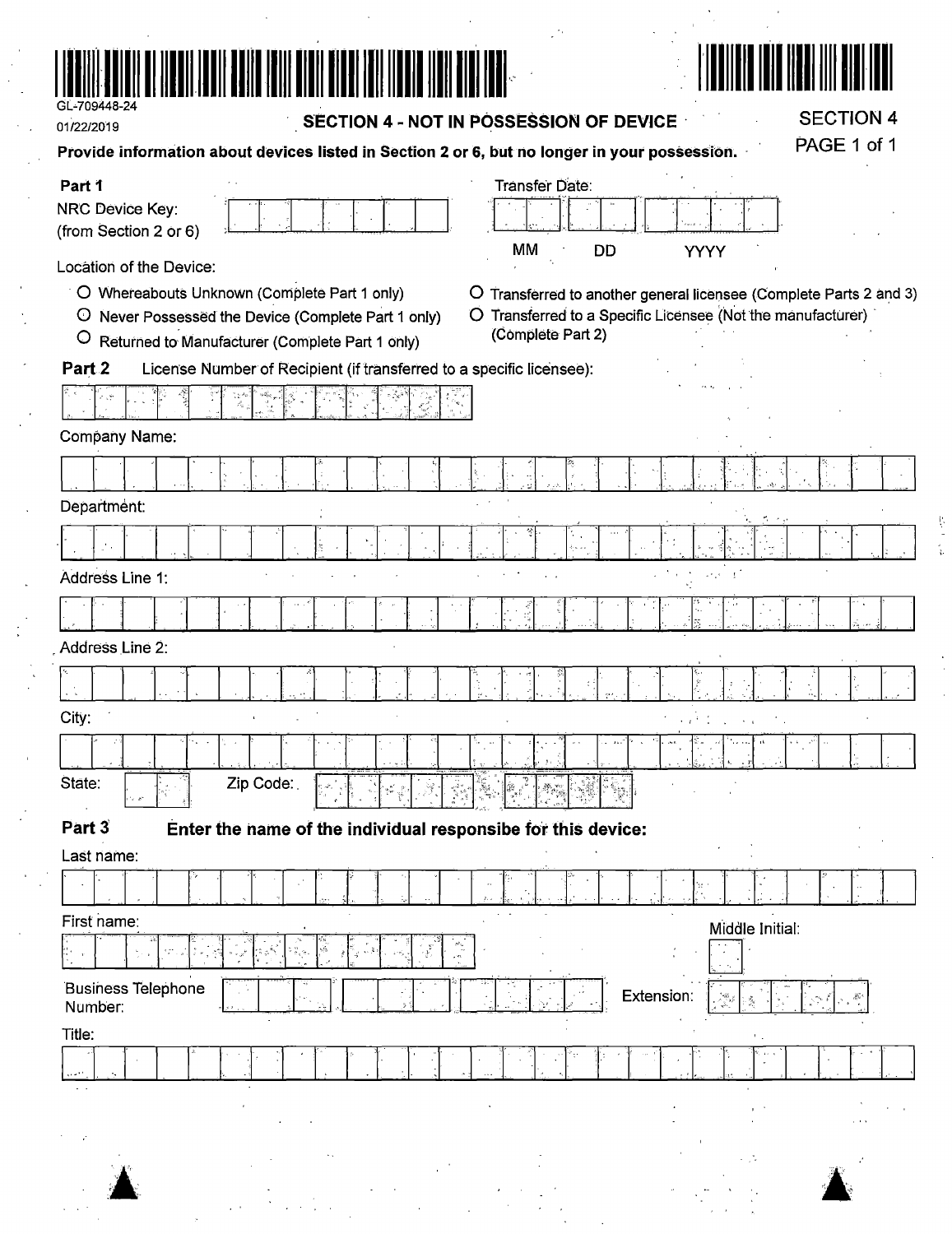



GL-709448-24 01/22/2019

#### **SECTION 5** - **CERTIFICATION**

SECTION 5 PAGE 1 of 1

> **A**   $\blacktriangle$

I hereby certify that:

- A. All information contained in this registration is true and complete to the best of my knowledge and belief.
- B. A physical inventory of the devices subject to registration has been completed, and the device information on this form has been checked against the device labeling.
- C. I am aware of the requirements of the general license, provided in 10 CFR 31.5. (Copied of applicable regulations may be viewed at the NRC website at: http://www.nrc.gov/reading-rm/doc-collections/cfr) Tam aware of the requirements of the general license, provided in To CFR 31.5.<br>
(Copied of applicable regulations may be viewed at the NRC website at:<br>
http://www.nrc.gov/reading-rm/doc-collections/cfr)<br>
2019<br>
ATURE - RESP

**SIGNATURE** - **RESPONSIBLE INDIVIDUAL (Listed in Section 1) DATE** 

**WARNING:** FALSE STATEMENTS MAY BE SUBJECT TO CIVILAND/OR CRIMINAL PENALTIES. NRC REGULATIONS REQUIRE THAT SUBMISSIONS TO THE NRC BE COMPLETE AND ACCURATE IN ALL MATERIAL ASPECTS. 10 U.S.C SECTION 1001 MAKES IT A CRIMINAL OFFENSE TO MAKE A WILLFULLY WRONG STATEMENT OR REPRESENTATION TO ANY DEPARTMENT OR AGENCY OF THE UNITED STATES AS TO ANY MATTER IN ITS JURISDICTION.